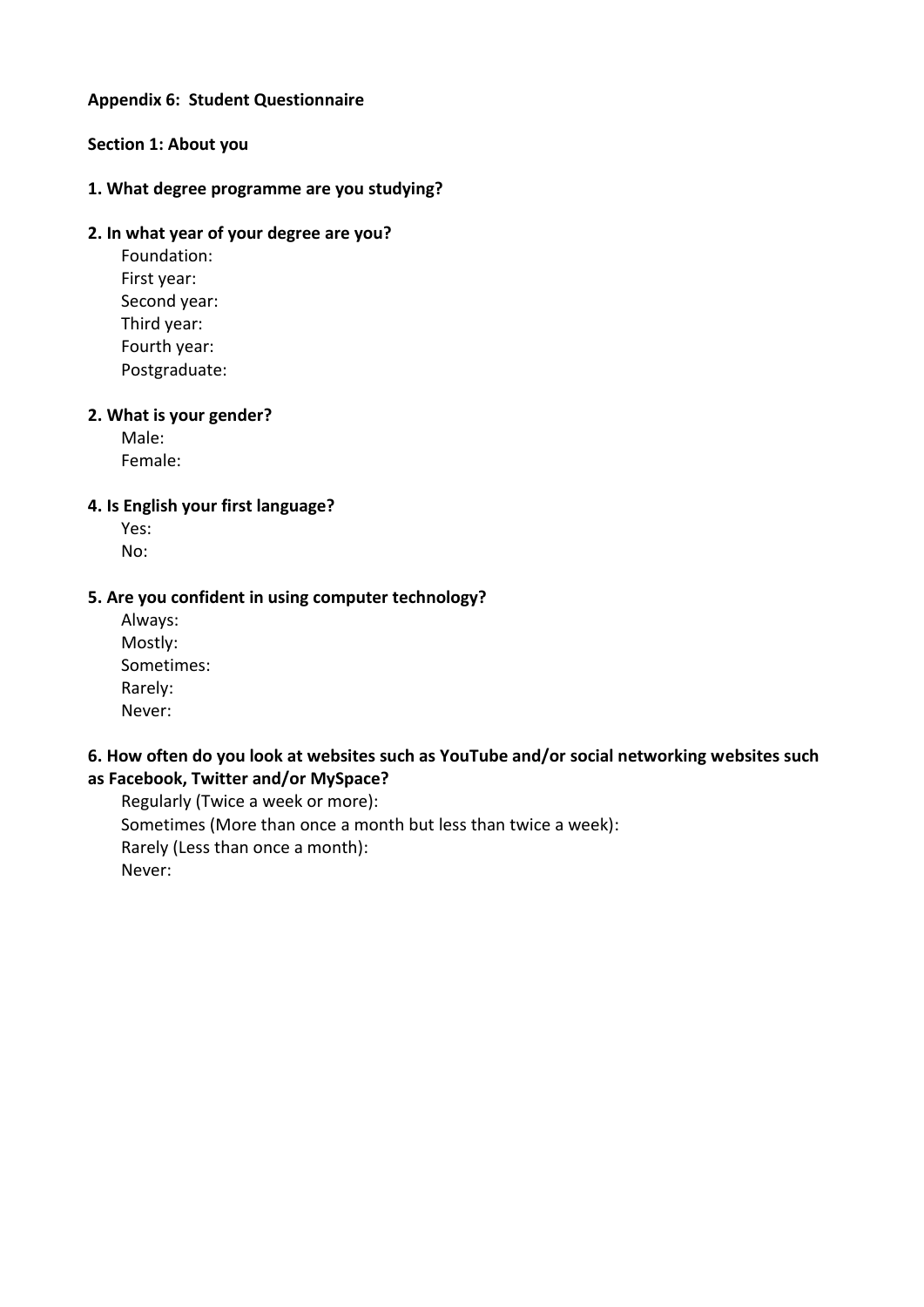### **Section 2: Your experience of feedback so far**

# **7. How far do you agree with the following statements? 'Feedback on my work was important during my experience of studying at school'**

Strongly disagree: Disagree: Neither agree nor disagree: Agree: Strongly agree:

### **7.a. 'Feedback on my work was important in my experience of studying in Further Education.' (E.g. 'A' levels)**

| . A levels)                 |
|-----------------------------|
| Strongly disagree:          |
| Disagree:                   |
| Neither agree nor disagree: |
| Agree:                      |
| Strongly agree:             |

# **7.a.i.** 'Feedback on my work was important during my previous year(s) studying at university.'

| Strongly disagree:                   |
|--------------------------------------|
| Disagree:                            |
| Neither agree nor disagree:          |
| Agree:                               |
| Strongly agree:                      |
| This is my first year at university: |

### **8. Do you complete assignments that give you feedback but do not contribute to your final module mark?**

Always: Mostly Sometimes: Rarely: Never:

### **9. What, to you, is 'good' feedback?**

# **10. What kinds of feedback have you received while at University?**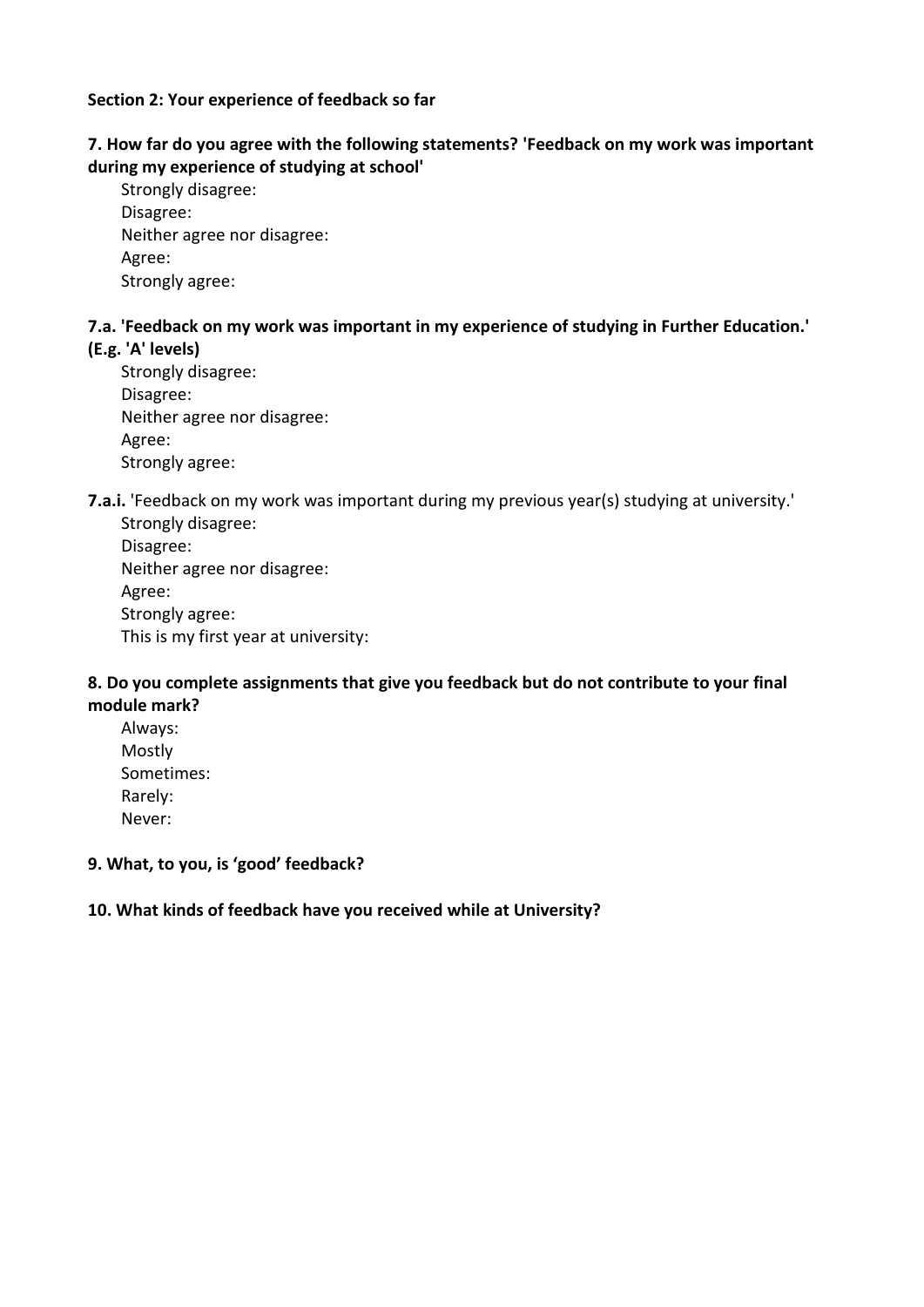### **11. Have you received any of the following?**

Comments made to the class by your lecturer in seminars or group working sessions: Comments/suggestions made by a fellow student about your work: Results of online quizzes/tests: General comments made to the whole class regarding results of set work: Audio and/or video comments on your work: Comments about your work via email: Comments about your work via Blackboard: Comments written about your work and returned with your essay or assignment: Discussion with lecturer or personal tutor during a one-to-one meeting: Marks given for your work:

**12. In which of these forms do you currently prefer to receive feedback on your work? 12.a. Comments made to the class by your lecturer in seminars or group working sessions**-- Please score these on a scale of 1 to 5 with 1 being your least preferred and 5 being your most preferred

**12.b. Comments/suggestions made by a fellow student about your work** -- Please score these on a scale of 1 to 5 with 1 being your least preferred and 5 being your most preferred

**12.c. Results of online quizzes/tests** -- Please score these on a scale of 1 to 5 with 1 being your least preferred and 5 being your most preferred

**12.d. General comments made to the whole class regarding results of set work** -- Please score these on a scale of 1 to 5 with 1 being your least preferred and 5 being your most preferred

**12.e. Audio and/or video comments on your work** -- Please score these on a scale of 1 to 5 with 1 being your least preferred and 5 being your most preferred

**12.f. Comments about your work via email** -- Please score these on a scale of 1 to 5 with 1 being your least preferred and 5 being your most preferred

**12.g. Comments about your work via Blackboard** -- Please score these on a scale of 1 to 5 with 1 being your least preferred and 5 being your most preferred

**12.h. Comments written about your work and returned with your essay or assignment** -- Please score these on a scale of 1 to 5 with 1 being your least preferred and 5 being your most preferred

**12.i. Discussion with lecturer or personal tutor during a one-to-one meeting** -- Please score these on a scale of 1 to 5 with 1 being your least preferred and 5 being your most preferred

**12.j. Marks given for your work** -- Please score these on a scale of 1 to 5 with 1 being your least preferred and 5 being your most preferred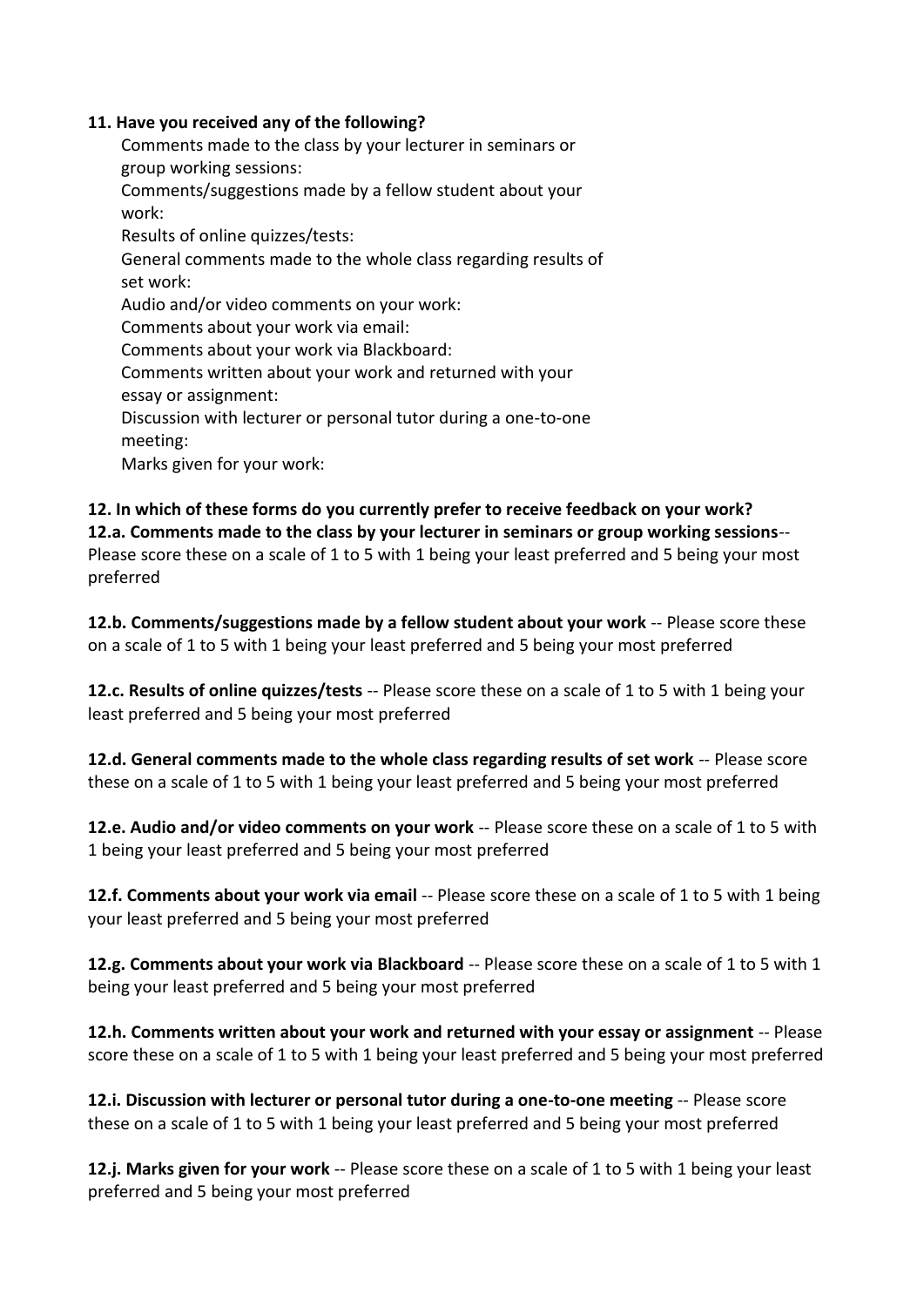**13. How often do the following statements apply to your experience of studying at university? 13.a. I am given a marking scheme, or other instructions, on what is expected of me in an assignment, before I start my work**

Always: Mostly Sometimes: Rarely: Never:

**13.b. If I am given a marking scheme, or other instructions, before I start my work, I find this useful**

Always: Mostly Sometimes: Rarely: Never:

### **13.c. The feedback I receive makes clear what I have done well**

Always: Mostly Sometimes: Rarely: Never:

# **13.d. The feedback I receive makes clear what I have done less well**

Always: Mostly Sometimes: Rarely: Never:

# **12.e. The feedback I receive makes clear how I can improve in the future**

Always: Mostly Sometimes: Rarely: Never:

### **13.f. The feedback I receive makes me think differently about how I work**

Always: Mostly Sometimes: Rarely: Never:

# **13.g. The feedback I receive helps me work more effectively in later assignments**

Always: Mostly Sometimes: Rarely: Never:

### **14. How important is feedback to your learning?**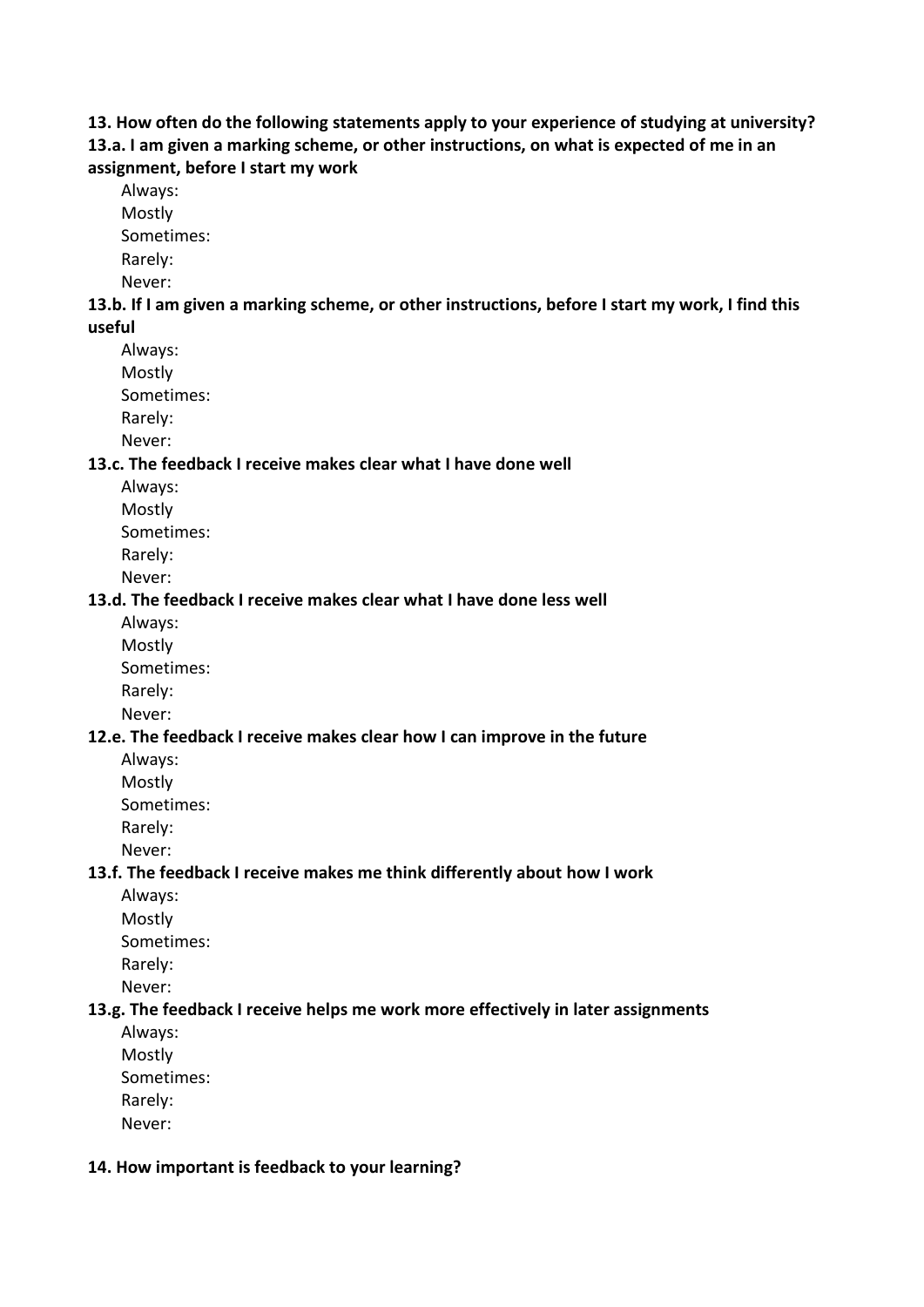**Section 3: What you do with your feedback**

**15. Please indicate how often the following statements describe what you do with your feedback**

**15.a. I discuss my feedback with others, such as friends, family and/or other students**

Always: Mostly Sometimes: Rarely: Never:

# **15.b. I read through the written feedback I receive more than once**

Always: Mostly Sometimes: Rarely:

Never:

### **15.c. I go to see the person who set my work to discuss the feedback I receive**

Always: Mostly Sometimes: Rarely: Never:

### **15.d. With written feedback, if I get the mark I was expecting, I still read the marker's comments**

- Always:
- Mostly Sometimes: Rarely: Never:

### **15.e. If I get feedback after a module has finished, I still find it useful**

Always: Mostly Sometimes: Rarely: Never:

### **16. If you discuss your feedback with others, do you consider their views to be feedback?**

Yes:

No: